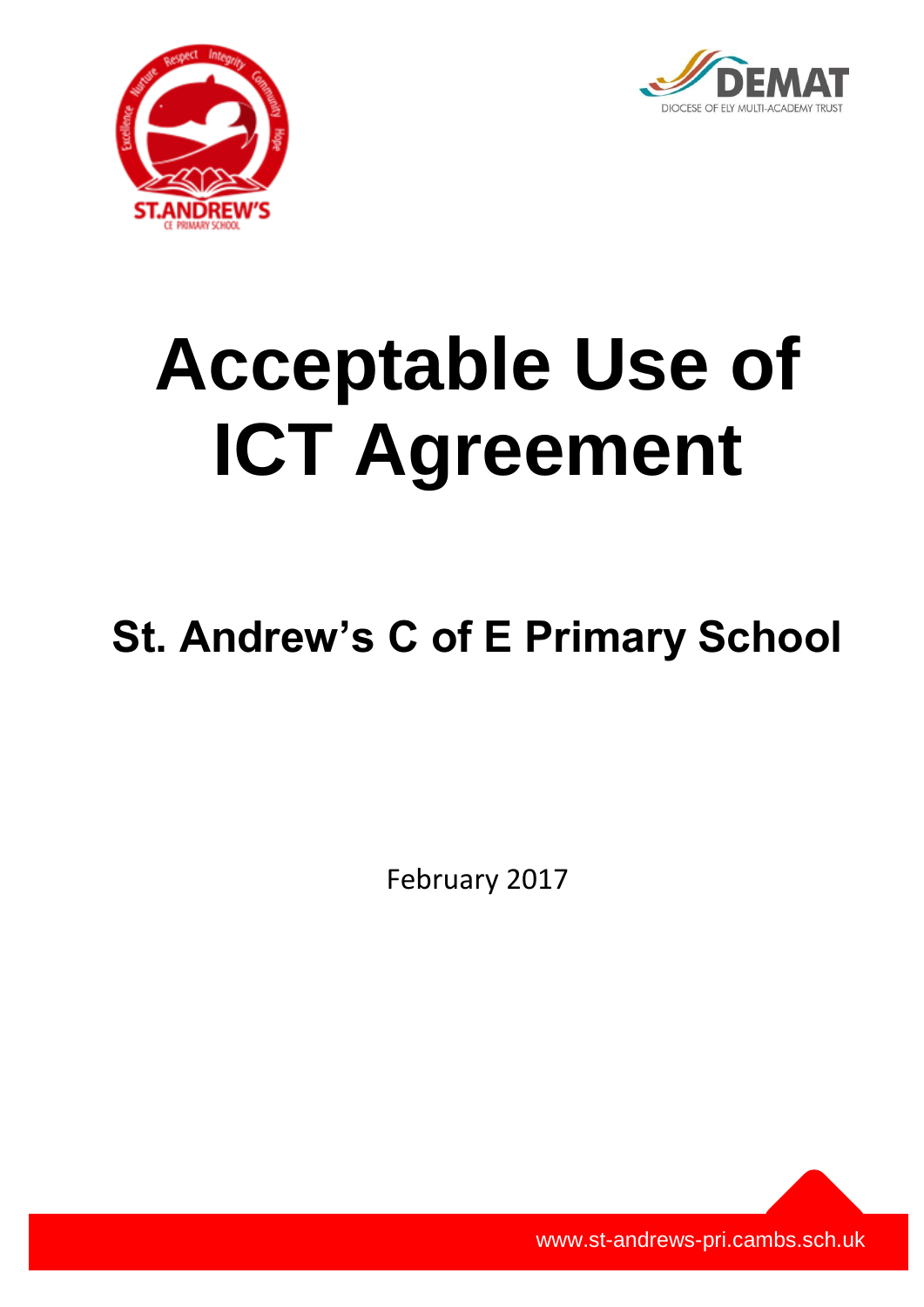#### **Staff and Volunteer Acceptable Use Policy Agreement**

#### **School Policy**

New technologies have become integral to the lives of children and young people in today's society, both within St Andrew's Primary School and in their lives outside school. The internet and other digital information and communications technologies are powerful tools, which open up new opportunities for everyone. These technologies can stimulate discussion, promote creativity and stimulate awareness of context to promote effective learning. They also bring opportunities for staff to be more creative and productive in their work. All users should have an entitlement to safe internet access at all times.

#### **This Acceptable Use Policy is intended to ensure:**

- that staff and volunteers will be responsible users and stay safe while using the internet and other communications technologies for educational, personal and recreational use.
- that St Andrew's Primary School ICT systems and users are protected from accidental or deliberate misuse that could put the security of the systems and users at risk.
- that staff are protected from potential risk in their use of ICT in their everyday work.

The school will try to ensure that staff and volunteers will have good access to ICT to enhance their work, to enhance learning opportunities for pupils learning and will, in return, expect staff and volunteers to agree to be responsible users.

#### **Acceptable Use Policy Agreement**

I understand that I must use school ICT systems in a responsible way, to ensure that there is no risk to my safety or to the safety and security of the ICT systems and other users. I recognise the value of the use of ICT for enhancing learning and will ensure that students / pupils receive opportunities to gain from the use of ICT. I will, where possible, educate the young people in my care in the safe use of ICT and embed online safety in my work with young people.

#### **For my professional and personal safety:**

- I understand that St Andrew's Primary School will monitor my use of the ICT systems, email and other digital communications.
- I understand that the rules set out in this agreement also apply to use of school ICT systems (eg laptops, email, etc.) out of school, and to the transfer of personal data (digital or paper based) out of school.
- I understand that the school ICT systems are primarily intended for educational use and that I will only use the systems for personal or recreational use within the policies and rules set down by the school.
- I will not disclose my username or password to anyone else, nor will I try to use any other person's username and password. I understand that I should not write down or store a password where it is possible that someone may steal it.
- I will immediately report any illegal, inappropriate or harmful material or incident, I become aware of, to the appropriate person.

# **I will be professional in my communications and actions when using St Andrew's Primary School ICT systems:**

- I will not access, copy, remove or otherwise alter any other user's files, without their express permission.
- I will communicate with others in a professional manner, I will not use aggressive or inappropriate language and I appreciate that others may have different opinions.
- I will ensure that when I take and / or publish images of others I will do so with their permission and in accordance with the school's policy on the use of digital / video images. I will not use my personal equipment to record these images, unless I have permission to do so. Where these images are published (eg on the school website / VLE) it will not be possible to identify by name, or other personal information, those who are featured.
- I will only use chat and social networking sites in school in accordance with the school's policies.
- I will only communicate with students / pupils and parents / carers using official school systems. Any such communication will be professional in tone and manner.
- I will not engage in any on-line activity that may compromise my professional responsibilities.

# **The school and the DEMAT have the responsibility to provide safe and secure access to technologies and ensure the smooth running of the St Andrew's Primary School:**